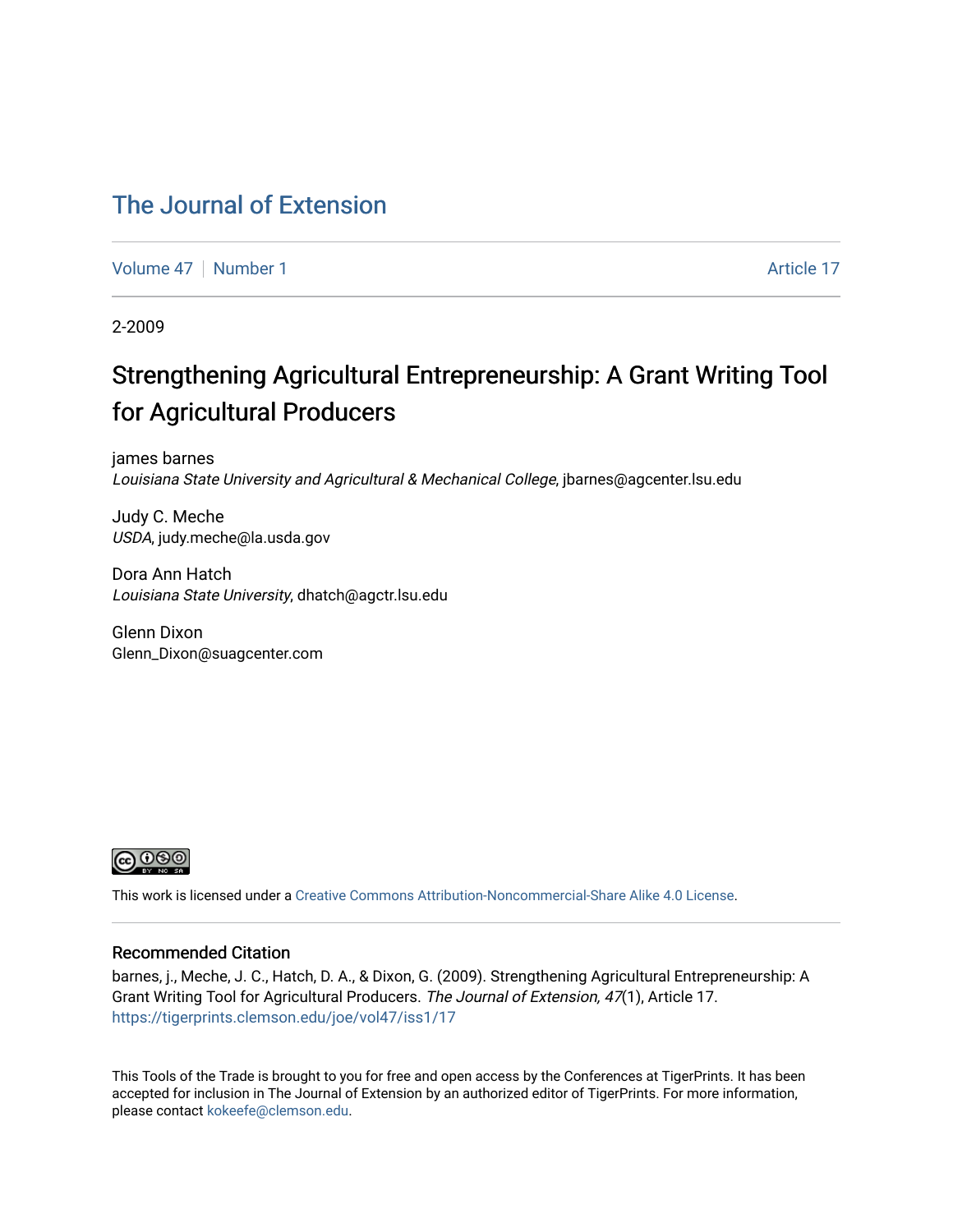

## **February 2009 Volume 47 Number 1 Article Number 1TOT4**

[Return to Current Issue](http://www.joe.org:80/joe/2009february/)

# **Strengthening Agricultural Entrepreneurship: A Grant Writing Tool for Agricultural Producers**

#### **James Barnes**

Assistant Professor and Director Delta Rural Development Center Department of Agricultural Economics and Agribusiness LSU Agricultural Center Oak Grove, Louisiana [jbarnes@agcenter.lsu.edu](mailto:jbarnes@agcenter.lsu.edu)

#### **Judy C. Meche**

Business and Cooperative Specialist USDA Rural Development Alexandria, Louisiana [judy.meche@la.usda.gov](mailto:judy.meche@la.usda.gov)

#### **Dora Ann Hatch** Community Rural Development Agent LSU Agricultural Center Homer, Louisiana [dhatch@agctr.lsu.edu](mailto:dhatch@agctr.lsu.edu)

**Glenn Dixon** Associate Area Agent LSU & Southern Agricultural Centers Lake Providence, Louisiana [GDixon@agcenter.lsu.edu](mailto:GDixon@agcenter.lsu.edu)

**Abstract:** In this article, we present a set of grant writing guidelines we have used when working with agricultural producers in Louisiana. Specifically, we applied these guidelines to help producers understand the grant writing and application process for the United States Department of Agriculture's Value-Added Producer Grant (VAPG) program. Working together, Extension professionals and USDA officials can help agricultural producers acquire new resources to explore the feasibility of new business opportunities in value-added and bioenergy aspects of production agriculture. As globalization of agricultural markets continues, agricultural producers will benefit from tapping into new resources to take advantage of entrepreneurship opportunities.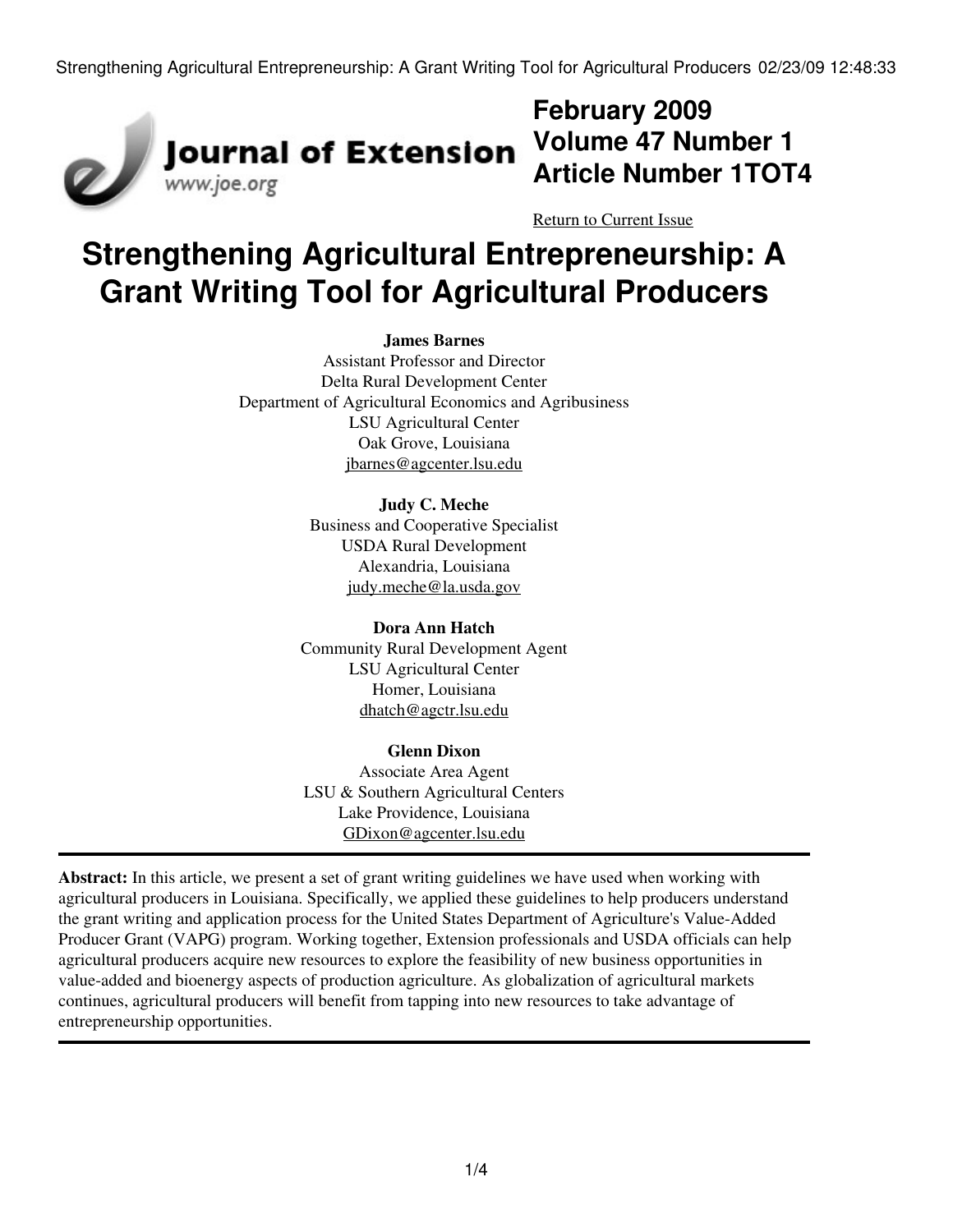Strengthening Agricultural Entrepreneurship: A Grant Writing Tool for Agricultural Producers 02/23/09 12:48:33

## **Introduction**

Extension professionals have historically worked closely with agricultural producers using whole farm business models and other planning tools to help producers boost farm profitability, including diversification of existing agricultural enterprises to manage the tradeoffs between risk and reward (Holcomb & Muske, 2000). This type of entrepreneurial support can also be complemented by other types of technical assistance, including teaching agricultural producers how to access new resources via grants from a variety of funding agencies in the agricultural sector. This, too, will be an important part of supporting agricultural producers in the future as alternative energy and value-added agriculture continue to hold much economic promise for producers (Kraenzel, 2000).

In this article, we explain a set of guidelines developed in 2006 when we hosted a grant writing workshop for agricultural producers in Louisiana. Producers who were interested in applying to the USDA for funds under the Value-Added Grant (VAPG) program attended the workshop. These guidelines are certainly not comprehensive, but failing to adhere to these simple principles will surely lower the probability of success for any project. Agricultural producers may find these guidelines useful for other grants as well.

## **About the VAPG Program**

Grants may be used for planning activities such as conducting feasibility studies and for working capital for marketing value-added agricultural products and for farm-based renewable energy. Eligible applicants are independent producers, farmer and rancher cooperatives, agricultural producer groups, and majority-controlled producer-based business ventures.

## **Guidelines**

Extension professionals can use the following guidelines when evaluating an initial draft of a working capital or planning grant or when working with clients interested in writing such grants. If producers are clear, precise, concise, and practical about their funding request and exercise patience in the process and review previously awarded projects, success is likely.

#### **Be Clear**

Whether writing for a working capital or planning grant, the name of the game is clarity. Be clear when writing your plans of work. Never leave the reviewer guessing because most of the time he or she will not spend the energy trying to understand what has been omitted. Remember, grant reviewers have a fixed amount of time to review several VAPG grants, so use that knowledge to improve the chance of gaining funding by striving for clarity in all parts of the grant.

For example, if writing for a planning grant, be as specific as possible regarding dates, times, and responsibilities among collaborators/contributors. The more specific the detail, the more likely a reviewer will believe the plan has been well designed, including time spent dealing with contingencies that could arise within the grant period.

If writing for a working capital grant, be specific regarding how and when the monies will be used for employing people. Further, explain how hiring workers will move the project closer to completing the stated goals in the proposal. Make sure there is a clear connection between the budget, the number of people employed, and the accomplishment of project goals.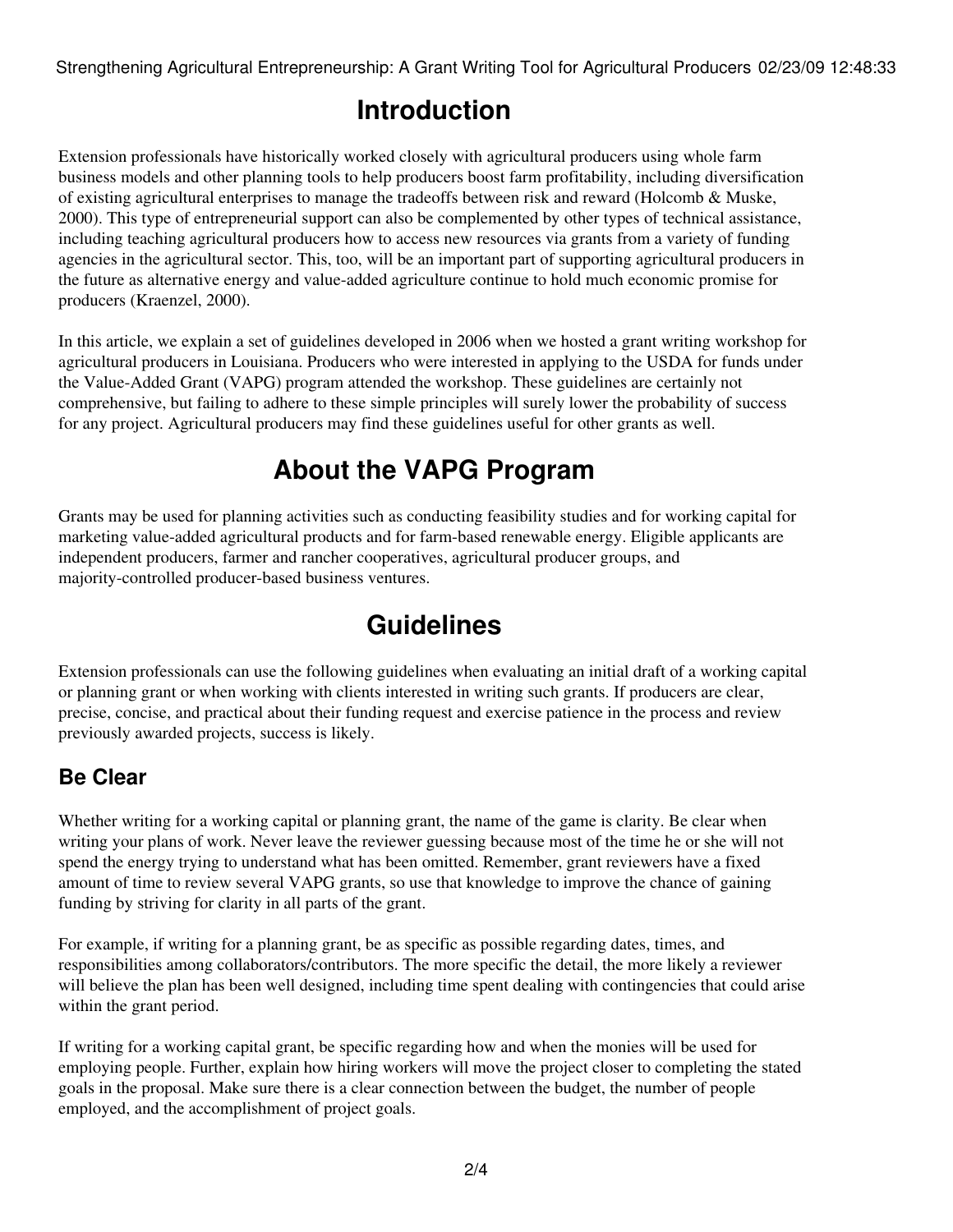Strengthening Agricultural Entrepreneurship: A Grant Writing Tool for Agricultural Producers 02/23/09 12:48:33

### **Be Precise**

Precision creates clarity. A successful VAPG submission features a plan of work that is precise regarding how the project will unfold over the course of the project period. In a phrase: details matter to reviewers, but only the relevant ones. Providing relevant, useful information to support the idea within a proposal is a necessary step to demonstrate to reviewers the project has been well organized and planned.

### **Be Concise**

To be sure, clarity of thought about what will be done within the proposal will provide the necessary details to convince reviewers that a project has been organized effectively. That sentence is anything but concise. Let's try again: a clearly written proposal will convince reviewers a project has merit. Time and time again people writing these grants (and others) forget about the "reviewer perspective." Think about who will serve as reviewers. Reviewers enjoy reading brief, to-the-point proposals that clearly communicate what is to be accomplished with the monies invested. Using references for assumptions and trends that support the project is one way to be concise. Simply put: brevity pays.

### **Be Practical**

When asking for USDA funds for either type of grant, keep in mind everyone named and involved in the project is responsible for the management of funds. So be practical when it comes to project goals. Do not propose work that will not be done or cannot be done given the proposed budget and within the 1-year time period. Reviewers look for these discrepancies, and they usually find them.

#### **Be Patient**

An effective grant takes time to develop. Writing a grant will require real effort and planning. To help with this process, producers should begin as early as possible to allow a maximum amount of time for reviewing and editing of a proposal. And even if funding is not awarded for a project, not all is lost. The time spent preparing for the first submission makes the second submission even stronger and perhaps more likely to be funded provided that previous reviewer's concerns have been reasonably addressed.

#### **Be Aware**

Always be aware of who has been awarded monies before you make application to the VAPG program. A review of the previous year's list of recipients is a good starting place to learn about which projects USDA has previously deemed "appropriate" for funding. For example, Table 1 lists recipients awarded VAPG monies in Louisiana from 2005-07. If a producer in Louisiana had an idea for a project for capital or planning grant uses, then review of these projects would provide a good starting point about the likelihood of funding.

| Table 1.                                                  |  |
|-----------------------------------------------------------|--|
| Recent Value-Added Producer Grant Recipients in Louisiana |  |

| Year  | <b>Recipient</b>                          | Amount | <b>Project</b>                                                                                                                                                         |
|-------|-------------------------------------------|--------|------------------------------------------------------------------------------------------------------------------------------------------------------------------------|
| 12007 | Susan<br><b>Brodnax</b><br><b>Staples</b> |        | \$95,182 Grant funds will provide nursery stock to expand<br>their geographic area, increase new customer types,<br>and diversify into wholesale and retail web sales, |